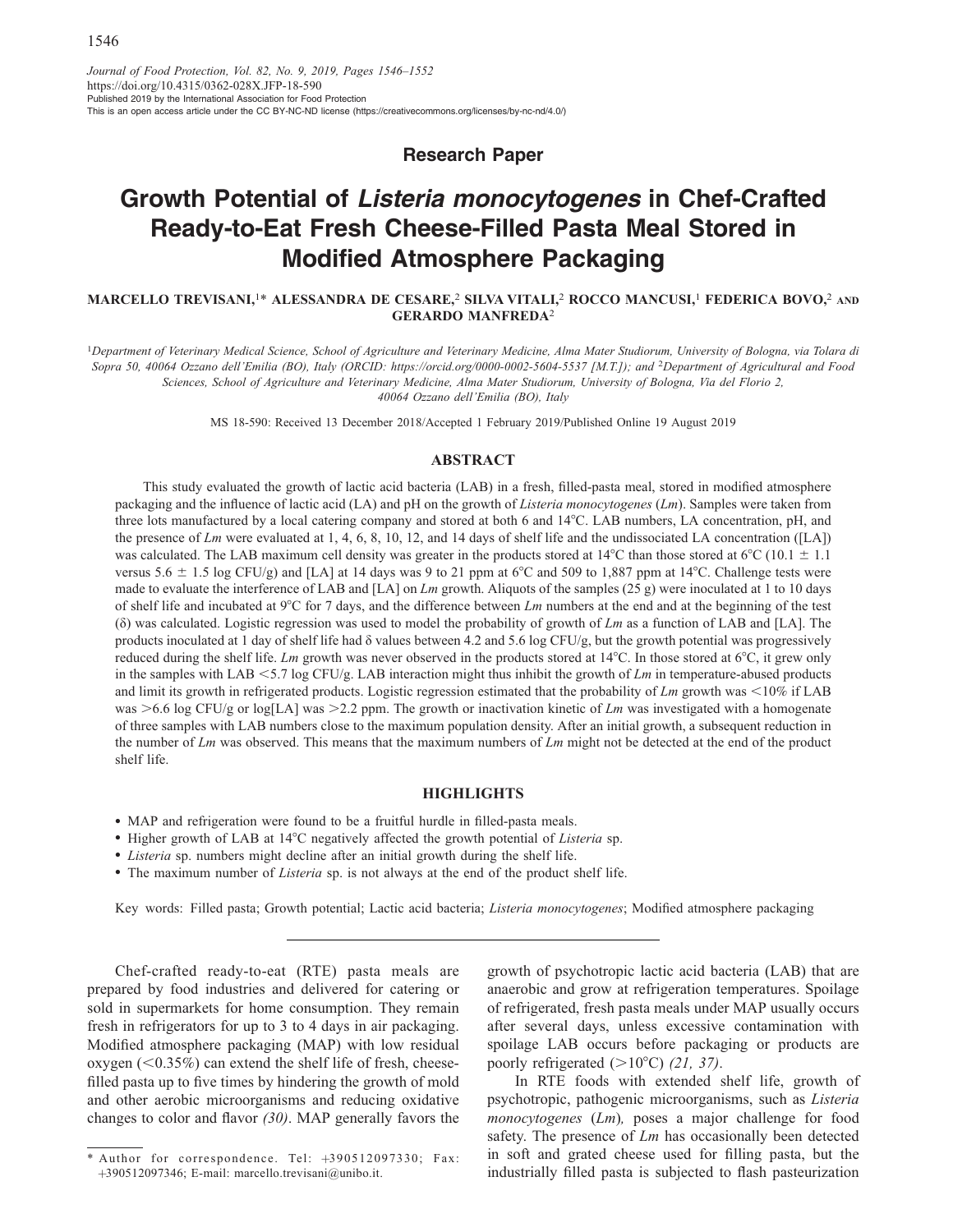$Lm$  may present a major burden for deli dishes with prolonged storage because of its ability to grow in the presence or absence of oxygen, as well as at refrigeration temperatures (28). Ripened pasta is boiled for 2 to 3 min. Nevertheless, Lm may contaminate precut salad and other vegetables mixed with pasta after it has boiled and cooled. Furthermore,  $Lm$  can be derived from the food processing environment in which the RTE pasta is made  $(5, 20, 25)$ . Because the preparation of RTE salads dishes involves extensive handling and the use of uncooked ingredients, they are particularly vulnerable to microbial contamination (18). Summer veggie pasta salads normally contain not less than 20% fresh vegetable. The amount of  $Lm$  in ingredients like tomatoes (Solanum lycopersicum), rocket salad (Eruca vesicaria subsp. sativa), and radicchio (Cichorium intybus var. foliosum), is often very low, at or below the detection limit (presence in 25 g), in fresh products after preselection and washing (11, 27, 38). However, it can grow when the final products have high water activity  $(a_w)$ , mild acidic pH, and a long shelf life (12, 31).

The objectives of this research, which was developed as part of a research project aimed at developing decisionsupport tools for the food industry  $(34)$ , were to evaluate (i) the growth of LAB in a fresh, filled-pasta meal stored under MAP conditions; (ii) the influence of lactic acid and pH changes on the growth potential of  $Lm$ ; and (iii) the  $Lm$ growth or inactivation kinetics after LAB have reached their maximum population density.

### MATERIALS AND METHODS

Samples. The chef-crafted RTE filled-pasta meal used for this study was freshly prepared by a local food producer in Emilia Romagna, Italy. The selected product was prepared with ravioli filled with spinach and ricotta cheese, which was boiled 3 min, cooled, and mixed with prewashed cherry tomatoes, rocket salad (rucola), and Grana cheese and was seasoned with sunflower (Helianthus spp.) oil. The declared shelf life of this meal, which was packed into rigid polypropylene (PP)–ethylene vinyl–PP trays with low oxygen permeability ( $<$ 100 O<sub>2</sub> transmission rate at 23 $^{\circ}$ C, 0% relative humidity) heat-sealing film polyethylene terephthalate-ADES-PP film (Technofood Pack, Milan, Italy) with low residual oxygen (gas flushing with  $50\%$  CO<sub>2</sub> and  $50\%$  N<sub>2</sub>), was 14 days. Three different lots were sampled, and 14 sample units were tested within each lot. The packaged meals were transported to the laboratory in refrigerated trucks (at  $4^{\circ}$ C) the day after production. The temperature in the boxes containing the samples was recorded using Dataloggers (model Escort iMiniPlus PDF, Cryopack EU, Maromme, France) (accuracy,  $\pm 0.3^{\circ}$ C). At their arrival in the laboratory, two sample units were analyzed immediately (day 1 of shelf life), whereas the others were divided in two groups of six, which were stored at 6  $\pm$  0.5 and 14  $\pm$  0.5°C. Samples were analyzed at 4, 6, 8, 10, 12, and 14 days of shelf life (one replicate for each sampling time).

Sample preparation. Fresh, filled-pasta meal packages were opened aseptically, and products were observed to detect abnormal odors, colors, or texture defects. Part of the content was cut in small pieces with scissor and mixed before taking two 10-g subsamples for enumeration of LABs and Lm and one 25-g subsample for its detection. The other two portions, 25 g each, were used for the challenge tests described below. Care was taken to avoid altering the sample composition of the meal (approximately 80% ravioli, 15% cherry tomatoes, 5% rucola, Parmesan cheese, and sunflower oil). The remaining part was homogenized with a Moulinette meat mincer and tested for  $a_w$  (with a dew-point water activity meter, AquaLab Series 3, Decagon, Pullman, WA), pH (International Organization for Standardization [ISO] standard 2917 (14) and LA. Portions of the homogenates were also used to assess the Lm growth or inactivation kinetics.

Microbiological and chemical analysis. LAB were enumerated by plating spread on de Man Rogosa Sharpe agar (CM1153, Oxoid, Thermo Fisher Scientific, Basingstoke, UK), according to ISO method 15214 (13). Lm was enumerated on agar Listeria according to Ottaviani and Agosti (ALOA; Biolife, Milan, Italy) and ISO 11290-2 (16). The same medium was used for the detection of Lm after a selective enrichment steps with half-Fraser and Fraser broth (CM0895 with supplements SR0166/SR0156, Oxoid) according to ISO method 11290-1 (15). The concentration of LA was measured with the L- and D-Lactic Acid Kit (Megazyme International Ltd., Wicklow, Ireland), and the undissociated [LA] was calculated, according to  $pK_a$  and  $pH$  of the homogenates, using the Henderson-Hasselbalch equation (39).

Challenge tests to assess Lm growth potential. Challenge tests were performed during the shelf life at 1, 4, 6, 8, and 10 days, with the aim of testing the growth potential of  $Lm$  when the numbers of LAB, pH, and [LA] were presumably different. At those times, two portions of 25 g of each sample were weighted in stomacher bio sampling blender bags (Seward, Worthing, UK) and inoculated with a mix of three Lm strains, characterized by different pulsed-field gel electrophoresis profiles (data not shown) previously isolated in two lots of pasta salad and one lot of cheese. The bags were then manipulated for 1 min without altering the structure of the ingredients. The challenge test was made, following the EURL Lm Technical Guidance Document (3) for conducting shelf-life studies on Lm in RTE foods. Each strain was subcultured twice in tryptone soya broth (CM0129, Oxoid), first at  $30^{\circ}$ C for 18 h, and then at  $9^{\circ}$ C for 3 days in order to be adapted to the product storage condition. The bacterial inoculum was prepared by diluting the mixed cultures to approximately  $1 \times$  $10<sup>4</sup>$  cells per mL, and 200  $\mu$ L of the mixed culture were inoculated on the samples and then stored at  $9 \pm 1^{\circ}$ C for 7 days. That temperature was chosen to simulate a possible worst-case scenario for storage in home refrigerators (17, 23). The inoculum level and the number of  $Lm$  were checked after 7 days by enumeration on ALOA.

Growth and inactivation kinetics of  $Lm$ . In addition to the challenge tests that were aimed at assessing Lm growth or nogrowth, additional tests were made to evaluate the growth or inactivation kinetics of Lm when LAB have almost reached their maximum population density. Three samples were selected: two of them were at 6 days of shelf life and had been stored at  $14^{\circ}$ C; the third was at 8 days of shelf life and had been stored at  $6^{\circ}$ C. To have a food matrix with a more-uniform distribution of [LA] and LAB numbers, those tests were made using sample homogenates. Ten aliquots of 1 g of each sample were weighted in Eppendorf tubes; seven were inoculated with 100 μL of the bacterial inoculum described above (approximately  $10^3$  CFU/g), and three were not inoculated. All tubes were held at  $9 \pm 0.1^{\circ}\text{C}$  in a thermoblock (ThermoStat plus, Eppendorf, Hamburg, Germany). The inoculated samples were analyzed at time zero (after the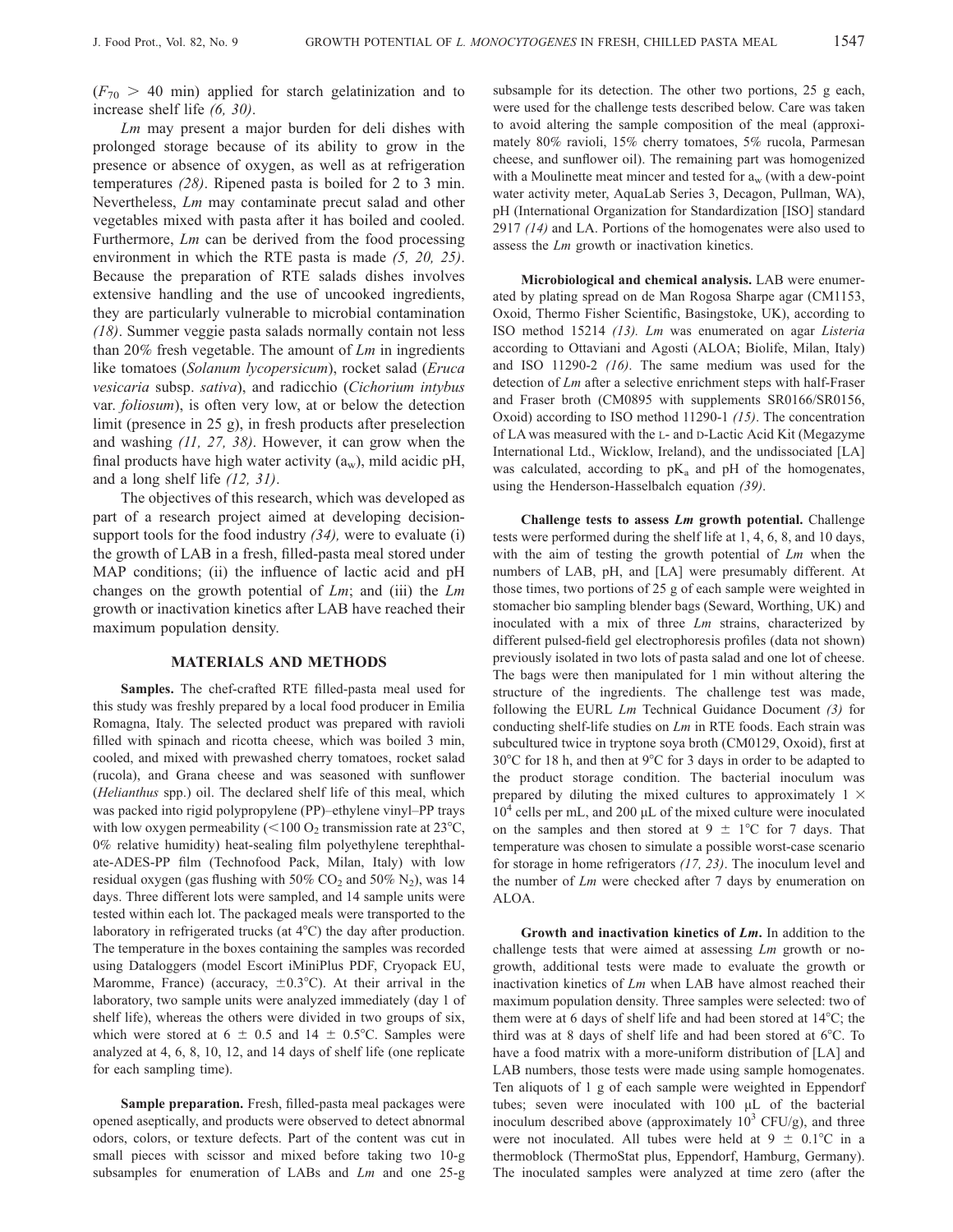TABLE 1. Chemical physical characteristics of pasta meals, numbers of lactic acid bacteria (LAB), and growth of  $\text{Lm}^a$ 

| Lot | Days | $^{\circ}C$ | pH  | $a_w$ | $\%$ wps | [LA]    | LAB $log(CFU/g)$ | Inoc | Lm (log CFU/g) after 7 days at $9^{\circ}$ C |             |     | G/NG      |
|-----|------|-------------|-----|-------|----------|---------|------------------|------|----------------------------------------------|-------------|-----|-----------|
|     |      |             |     |       |          |         |                  |      | $\mathbb{R}$                                 | <b>FSSP</b> | CB  | $R-F-CB$  |
| 1   |      | 4           | 6.0 | 0.994 | 1.04     | 0.6     | 4.0              | 1.9  | 7.5                                          | 2.4         | 5.9 | $G-G-G$   |
| 2   |      | 4           | 6.1 | 0.995 | 0.87     | 12.0    | 3.6              | 2.2  | 6.1                                          | 2.7         | 5.6 | $G-G-G$   |
| 3   |      | 4           | 6.2 | 0.993 | 1.20     | 13.8    | 3.7              | 2.2  | 6.4                                          | 3.5         | 6.5 | $G-G-G$   |
| 1   | 6    | 6           | 6.1 | 0.993 | 1.22     | 4.6     | 5.9              | 2.6  | 0.7                                          | 2.8         | 5.9 | $NG-NG-G$ |
|     | 8    | 6           | 6.1 | 0.986 | 2.43     | 6.0     | 7.2              | 2.6  | 0.7                                          | <b>NA</b>   | 5.6 | $NG-NG-G$ |
| 1   | 10   | 6           | 5.9 | 0.986 | 2.37     | 11.6    | 6.8              | 1.9  | 0.7                                          | 1.9         | 4.9 | $NG-NG-G$ |
| 1   | 4    | 6           | 6.1 | 0.988 | 2.16     | 14.6    | 5.3              | 2.8  | 6.5                                          | 3.2         | 5.8 | $G-NG-G$  |
| 2   | 8    | 6           | 6.3 | 0.986 | 2.47     | 9.1     | 5.7              | 2.4  | 4.8                                          | 2.7         | 5.9 | $G-NG-G$  |
| 2   | 10   | 6           | 6.3 | 0.986 | 2.39     | 11.9    | 4.7              | 2.8  | 3.2                                          | 3.4         | 5.8 | $NG-G-G$  |
| 3   | 6    | 6           | 6.2 | 0.993 | 1.22     | 14.3    | 3.8              | 2.6  | 5.3                                          | 3.2         | 6.5 | $G-G-G$   |
| 3   | 8    | 6           | 6.3 | 0.986 | 2.39     | 12.6    | 4.3              | 1.9  | 5.7                                          | 2.8         | 6.1 | $G-G-G$   |
| 3   | 10   | 6           | 6.3 | 0.986 | 2.35     | 12.4    | 3.6              | 2.1  | 3.0                                          | 3.5         | 6.1 | $G-G-G$   |
|     | 6    | 14          | 5.6 | 0.993 | 1.22     | 5.7     | 8.8              | 2.6  | 1.7                                          | <b>NA</b>   | 4.2 | NG-NG-G   |
| 1   | 8    | 14          | 5.5 | 0.987 | 2.30     | 10.0    | 8.7              | 2.6  | 0.7                                          | <b>NA</b>   | 3.4 | $NG-NG-G$ |
| 1   | 10   | 14          | 5.2 | 0.986 | 2.51     | 72.4    | 9.0              | 1.9  | 0.7                                          | NA.         | 2.1 | NG-NG-NG  |
| 2   | 4    | 14          | 6.1 | 0.993 | 1.24     | 16.1    | 7.6              | 2.8  | 2.5                                          | <b>NA</b>   | 6.2 | $NG-NG-G$ |
| 2   | 8    | 14          | 5.1 | 0.987 | 2.25     | 542.7   | 10.5             | 2.4  | 2.2                                          | <b>NA</b>   | 1.3 | NG-NG-NG  |
| 2   | 10   | 14          | 4.7 | 0.986 | 2.43     | 1,676.4 | 10.8             | 2.8  | 1.9                                          | <b>NA</b>   | 0.3 | NG-NG-NG  |
| 3   | 6    | 14          | 5.4 | 0.993 | 1.22     | 125.6   | 9.5              | 2.6  | 0.7                                          | <b>NA</b>   | 3.2 | $NG-NG-G$ |
| 3   | 8    | 14          | 5.3 | 0.986 | 2.36     | 282.3   | 10.2             | 1.9  | 1.5                                          | <b>NA</b>   | 2.0 | NG-NG-NG  |
| 3   | 10   | 14          | 5.3 | 0.985 | 2.58     | 287.8   | 10.5             | 2.1  | 0.7                                          | <b>NA</b>   | 1.9 | NG-NG-NG  |

<sup>a</sup> wps, water phase saline; [LA], undissociated lactic acid ( $\mu$ g/g); Inoc, concentration at the inoculum; R, real data; FSSP and F, estimated by Food Spoilage and Safety Predictor; CB, estimated by ComBase; G, growth,  $\geq 0.5$  log CFU/g; NG, no-growth,  $\leq 0.5$  log CFU/g; NA, out of the range of the model (no-growth).

inoculum) and then at 2, 4, 7, 9, 11, and 14 days. The pH was measured in the noninoculated tubes at 0, 7, and 14 days.

#### RESULTS

Statistical analyses and modeling. The R statistical software (2013 version, R Foundation for Statistical Computing, Vienna, Austria) was used to analyze growth data by the logisticregression model, implemented through the glm (generalized linear model) function with the ''family'' parameter set to ''bimodal.'' Products were classified as able to support the growth of Lm when the difference between the log CFU per gram at the end of the test and the log CFU per gram at the beginning of the test (δ) was  $>0.5$  log CFU/g. Log[LA] ppm and LAB initial concentration data were tested separately as continuous predictor variables in the logistic regression. The observed growth rates of  $Lm$  in the pasta meal were compared with a simulation run with the ComBase Predictor growth model for Listeria in presence of LA and the Food Spoilage and Safety Predictor (FSSP) for Lm– psychrotolerant Lactobacillus spp. (LAB) interaction model (8).

The required input data listed in Table 1 were used. The default value for the *Listeria* physiological state  $(\alpha_0 = 2.1 \times 10^{-2})$ in ComBase and the competition factor  $\gamma = 1$  in FSSP were assumed. The so-called physiological state expresses that a fraction of the inoculum  $(\alpha_0)$  that could be in the exponential phase at the observed time, without lag. The  $\gamma = 1.0$  includes the assumption that LAB inhibit growth of  $Lm$  to the same extent that they inhibit their own growth. Log-linear and log-linear  $+$  tail were the mathematical models used to obtain the inactivation curves of Lm (10). LAB growth curves were fitted with the DMFit software (ComBase 2018 version, Centre for Food Safety and Innovation, Hobart, Tasmania, Australia) to obtain growth parameters. LAB growth curves were fitted to the Baranyi model (2) using DMFit online version.

Evolution of LAB, Lm, and LA. Growth of LAB was faster at  $14^{\circ}$ C than it was at  $6^{\circ}$ C, and a greater production of LA was observed, which affected the extent of the pH decline (Fig. 1 and Table 1). LAB growth reached its maximum limit at approximately 8 days, with negligible increment in lot 3 at  $6^{\circ}$ C, a maximum growth rate of approximately 0.02 log CFU/h, and final values that varied between 5.79 and 7.15 log CFU/g. At  $14^{\circ}$ C, LAB growth rate was approximately 0.05 log CFU/g/h, and the maximum cell density for LAB was significantly greater  $(10.11 \pm 1.13 \text{ versus } 5.61 \pm 1.46 \text{ log CFU/g}).$  The null hypothesis of equal cell density at 6 and 14°C was rejected (Welch t test with  $\alpha = 0.05$ , 4 df,  $P = 0.0067$ ). Differences were observed in the extent of  $pH$  decline, which was  $-0.2$ to  $-0.4$  units at 6°C and as high as  $-1$  to  $-1.5$  units at 14°C. The differences in the final pH (6.07  $\pm$  0.17 versus 5.05  $\pm$ 0.35) were significant (Welch t test with  $\alpha = 0.05$ , 3 df, P = 0.0102). The undissociated [LA] was positively correlated with LAB numbers (Kendall  $\tau = 0.38$ ,  $P = 0.016$ ; Spearman  $p = 0.52$ ,  $P = 0.018$ ) and negatively correlated to pH (Kendall  $\tau = -0.32$ ,  $P = 0.043$ ; Spearman  $\rho = -0.45$ ,  $P =$ 0.041). At 14 days [LA] varied between 9 and 21 ppm at  $6^{\circ}$ C and 509 and 1,887 ppm at 14 $^{\circ}$ C. [LA] variability was also detected between the lots on day 1 of shelf life. [LA] in lots 2 and 3 was 10 times higher than in the lot 1. Any offflavor, color, or texture defects were observed during the shelf-life period of the products stored at  $6^{\circ}$ C, whereas the products that were stored at 14°C presented a slight texture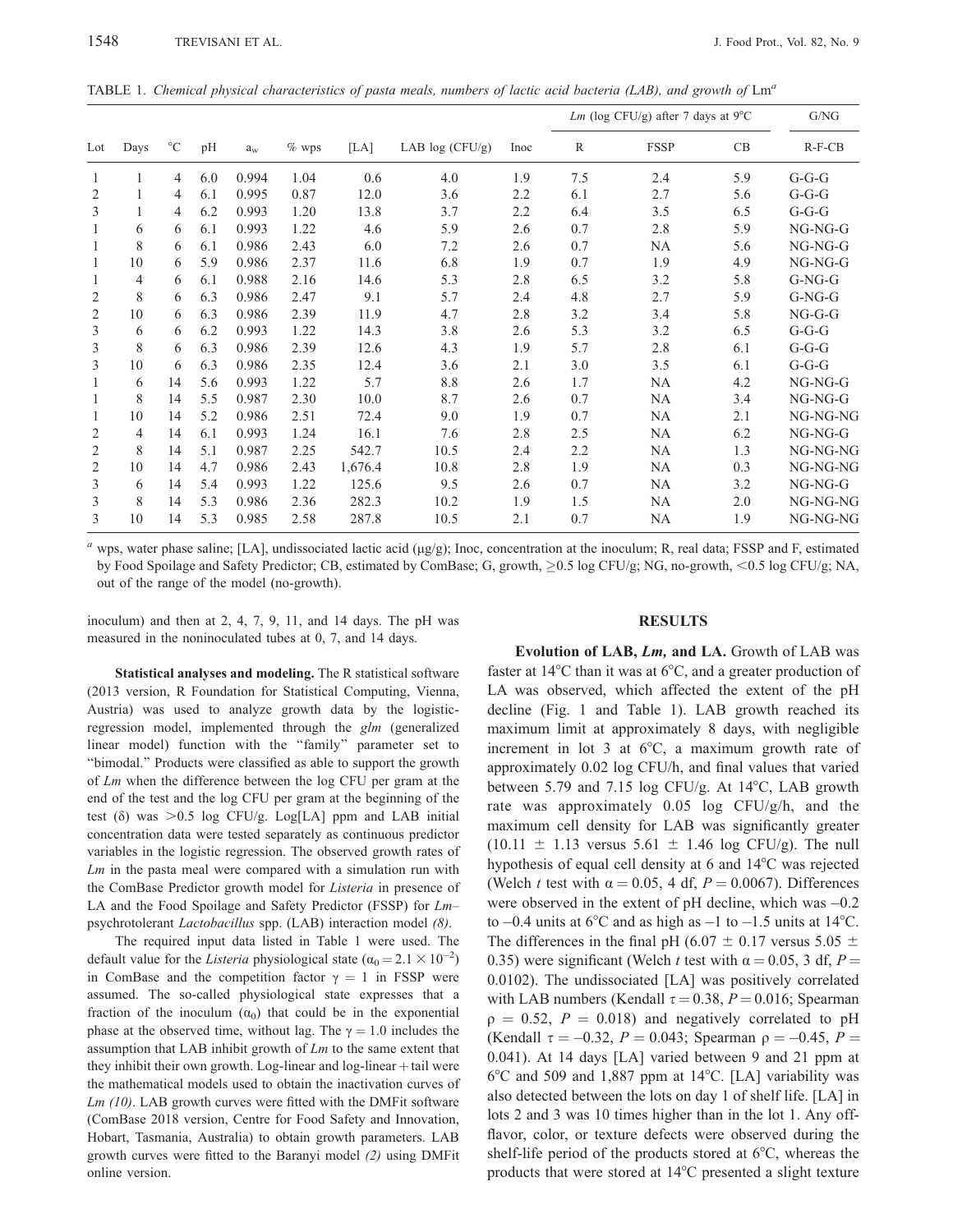

FIGURE 1. Effect of the temperature on the growth of lactic acid bacteria (LAB) and concentration of undissociated lactic acid [LA] of filled-pasta meal stored in MAP at 6 and  $14^{\circ}$ C. LAB:  $\circlearrowright$ , Lot 1;  $\Box$ , lot 2;  $\Delta$ , lot 3. [LA]:  $\bullet$ , Lot 1;  $\blacktriangle$ , lot 2;  $\blacksquare$ , lot 3.

loss of tomatoes and rocket salad at 6 days, which became evident by 10 days (spoiled products).

The presence of Lm was sporadically detected in enriched samples (i.e., below the limit of quantification) in two packs of pasta meal that were stored at either  $6^{\circ}C$  (i.e., lot 2 at 4 days) and  $14^{\circ}$ C (i.e., lot 1 at 10 days). Other samples of the same lots examined at the end of the shelf life were negative for the presence of the bacterium.

Lm growth in products experimentally contaminated during postprocessing storage. Table 1 reports the characteristics of filled-pasta meals, the number of LAB, and Lm at the time of inoculum (1, 4, 6, 8, and 10 days of shelf life) and its number after 7 days of storage at  $9^{\circ}$ C. Increments in the number of Lm were in a range between 3.9 and 5.5 log CFU/g with the samples inoculated on day 1 of the shelf life. Conversely, the samples that were stored at 14 $\rm ^{o}C$  did not support growth of  $Lm$ . When the inoculum was made in the samples stored at  $6^{\circ}$ C at 4 to 10 days of shelf life, Lm grew only in the samples that presented low LAB numbers  $(<5.7 \log CFU/g)$  at the time of the inoculum. The estimates produced by the ComBase growth model for Listeria in presence of LA and by the FSSP  $Lm$ psychrotolerant Lactobacillus spp. (LAB) interaction model are also reported in Table 1.

The effects of LAB number and [LA] on the growth potential for Lm are shown in Figure 2. The logistic regression curves fitted the data well (i.e., P value ( $>|z|$ ) for [LA] = 0.0980; P value ( $>|z|$ ) for LAB = 0.0488). Logistic regression estimated that the probability of Lm growth was  $\langle 10\% \text{ if } LAB \text{ was } >6.6 \text{ log } CFU/g \text{ or } log[LA] \text{ was } >2.2$ (approximately 160 ppm).

Kinetics of Lm inactivation for pasta homogenates contaminated when LAB numbers were close to their maximum density. Figure 3 shows the growth and inactivation kinetics observed in the challenge tests made with the pasta homogenates. When the inoculum was made in the samples stored at  $14^{\circ}$ C for 6 days, an immediate decline was observed in the number of  $Lm$  (-2 or -2.5 log CFU/g in 4 to 8 days), whereas a biphasic kinetic was observed in the homogenate of the sample that had been stored at  $6^{\circ}$ C for 8 days before the inoculum. The final pH values after 7 days of incubation at  $9^{\circ}$ C were 4.47, 4.50, and 4.83.

#### DISCUSSION

Effects of temperature abuse on the growth of LAB and Lm. The results of this study highlight that changes associated with the growth of LAB in filled-pasta meals that

> FIGURE 2. Data and predicted values from the logistic regression model. When the growth potential ( $\delta$ ) is  $>0.5$  log CFU/ g, the products were classified as''able to support the growth of Lm.''

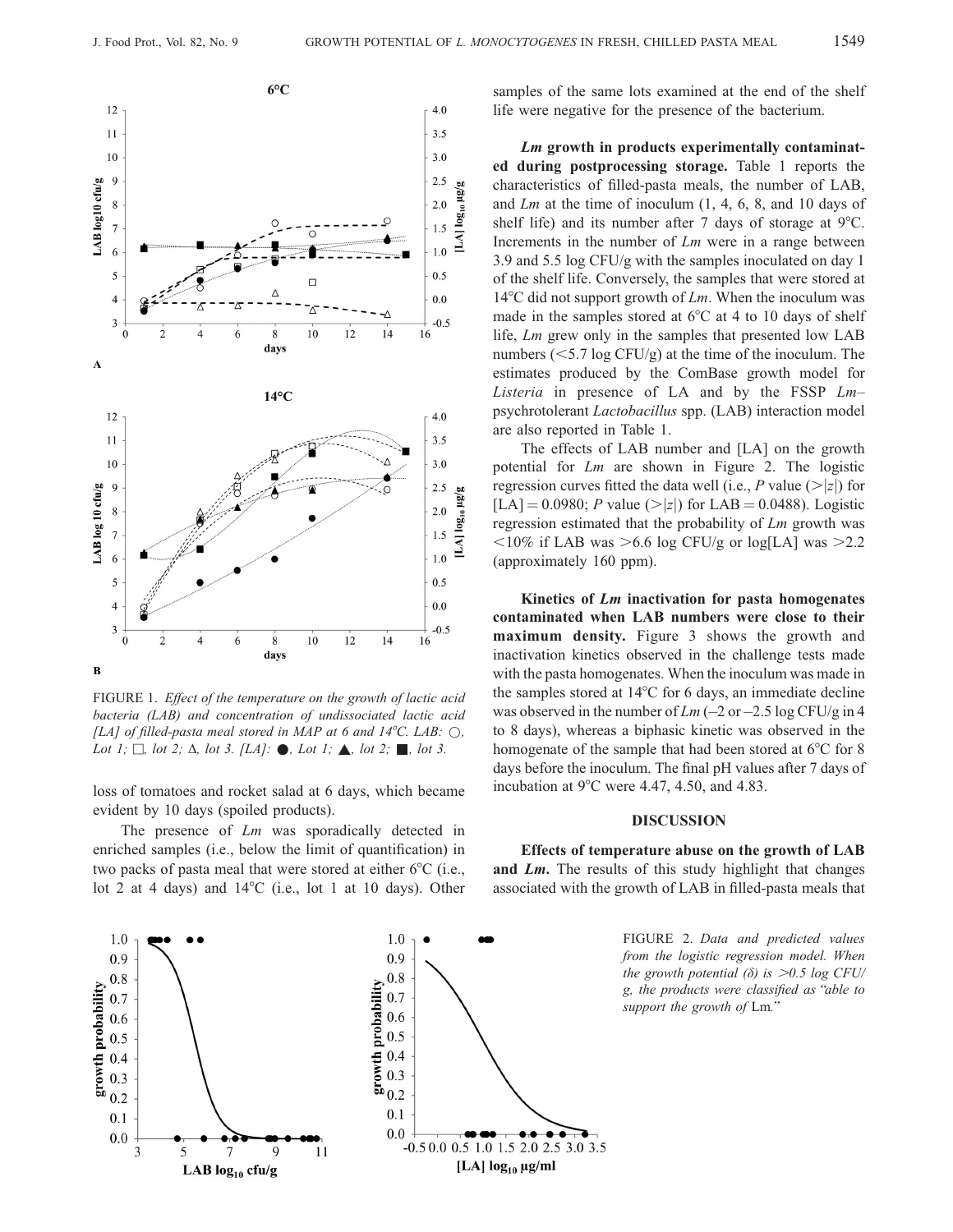

FIGURE 3. Growth and inactivation kinetics of Lm at  $9^{\circ}C$  in pasta homogenates. (a)  $\blacklozenge$ , Lot 1, inoculated at 6 days of shelf life (14°C); LAB = 8.8 log CFU/g; pH 5.6; [LA] = 6  $\mu$ g/g; inactivation model, log-linear  $+$  tail: log(N) = log[(10<sup>3.36</sup> –  $10^{0.80}$ )  $\times$  exp(-0.06  $\times$  t) +  $10^{0.80}$ ]; R<sup>2</sup><sub>adj</sub> = 0.98. (b) **.** Lot 2, inoculated at 8 days of storage at 6°C; LAB = 5.7 log CFU/g, pH 5.7; [LA] = 13  $\mu$ g/g; inactivation model, log-linear: log(N) =  $(6.38 - 0.04 \times t)/ln(10)$ ;  $R^2_{adj} = 0.96$ . (c)  $\triangle$ , Lot 3, inoculated at 6 days of shelf life at 14°C; LAB = 9.5 log CFU/g; pH 5.4; [LA] = 125 μg/g; inactivation model, log-linear  $+$  tail: log(N) = log  $[(10^{3.91} - 10^{1.35}) \times \exp(-0.06 \times t) + 10^{1.35}]; R<sup>2</sup>_{adj} = 0.85.$ 

affect the growth potential of Lm. Storage above refrigeration temperatures (i.e.,  $14^{\circ}$ C) in MAP resulted in greater growth of LAB and was associated with LA production and a pH drop that gave rise to high undissociated [LA]. LAB grew faster and reached greater cell densities in products stored at the higher temperature. The samples stored at  $6^{\circ}$ C remained unspoiled up to the end of the shelf life, whereas the samples stored at  $14^{\circ}$ C showed softening of tomatoes and rocket after 6 to 8 days. Slower growth of LAB and considerable lot-to-lot variability were observed at  $6^{\circ}$ C. LAB constitute only a minor portion of the initial population of fresh vegetables, but different stages of ripening have a significant effect on the growth kinetics of LAB (26), whereas they are in numbers between 1.7 and 6.8  $log CFU/g$  (mean, 3.6 to 3.7) in the Ricotta cheese that is normally compartmentalized in the ravioli (32). These values are very close to those detected in this study in the products at 1 day of shelf life. The variability in the growth of LAB at  $6^{\circ}$ C could not be attributed to the differences in the formulation of the products. The differences in the LAB numbers at the time of the inoculum affected the growth potential of Lm. Differences between actual data and Lm numbers estimated by the predictive models FSSP and ComBase were observed. The differences might be related to the presence of organic acids other than LA (FSSP) or to the need to adapt the values of the factors  $\alpha_0$  (ComBase). In addition, the ComBase Listeria growth model assumes a constant [LA]. The FSSP interaction model was developed for chilled seafoods and meat products. Nevertheless, it failed to predict the growth of *Listeria* in only 2 of 21 cases.

Biphasic kinetics (growth and inactivation) of Lm were observed in the pasta homogenates, especially in lot 2. A similar behavior in the products on the market would mean that higher numbers of Lm could be detected at an intermediate shelf life, before LAB have reached their maximum density, and that can influence the probability of detection of Lm that is present at low levels. The sporadic detection of  $Lm$  in the two lots of pasta meals, where its presence was detectable at only 4 and 10 days, but not later, was always below the limit of quantification (i.e., 10 CFU/25 g), which could be related to nonhomogeneous contamination in the lots, but also to this biphasic kinetics.

This study showed that interaction with LAB can inhibit the growth potential of Listeria after temperature abuse of refrigerated meals. Other studies with cheese have reported that the Listeria growth can be suppressed by interaction with LAB, and that inhibition was greater in the samples purchased closer to the expiration date compared with those close to the production date (19). In a recent article, De Cesare et al.  $(9)$  observed that  $Lm$  was able to grow in different formulations of pasta salads stored at 4, 6, and 12°C under air or MAP. Listeria growth was observed even when LAB reached their stationary phase, but an inhibitory effect was observed when the LAB stationary phase was reached early (i.e., at 3 to 6 days of shelf life). In the present study, the formulation of the pasta meal was probably the key factor that affected the rapid growth of LAB, especially at  $14^{\circ}$ C in MAP. Competitive inhibition of Lm by LAB has been related to the production of organic acids and bacteriocins (1, 7, 24, 35). Undissociated LA was evaluated to be the most important growth inhibitor of Lm in nature-ripened, Dutch-type Gouda cheese (35), and minimal inhibitory [LA] (and other organic acids) for Lm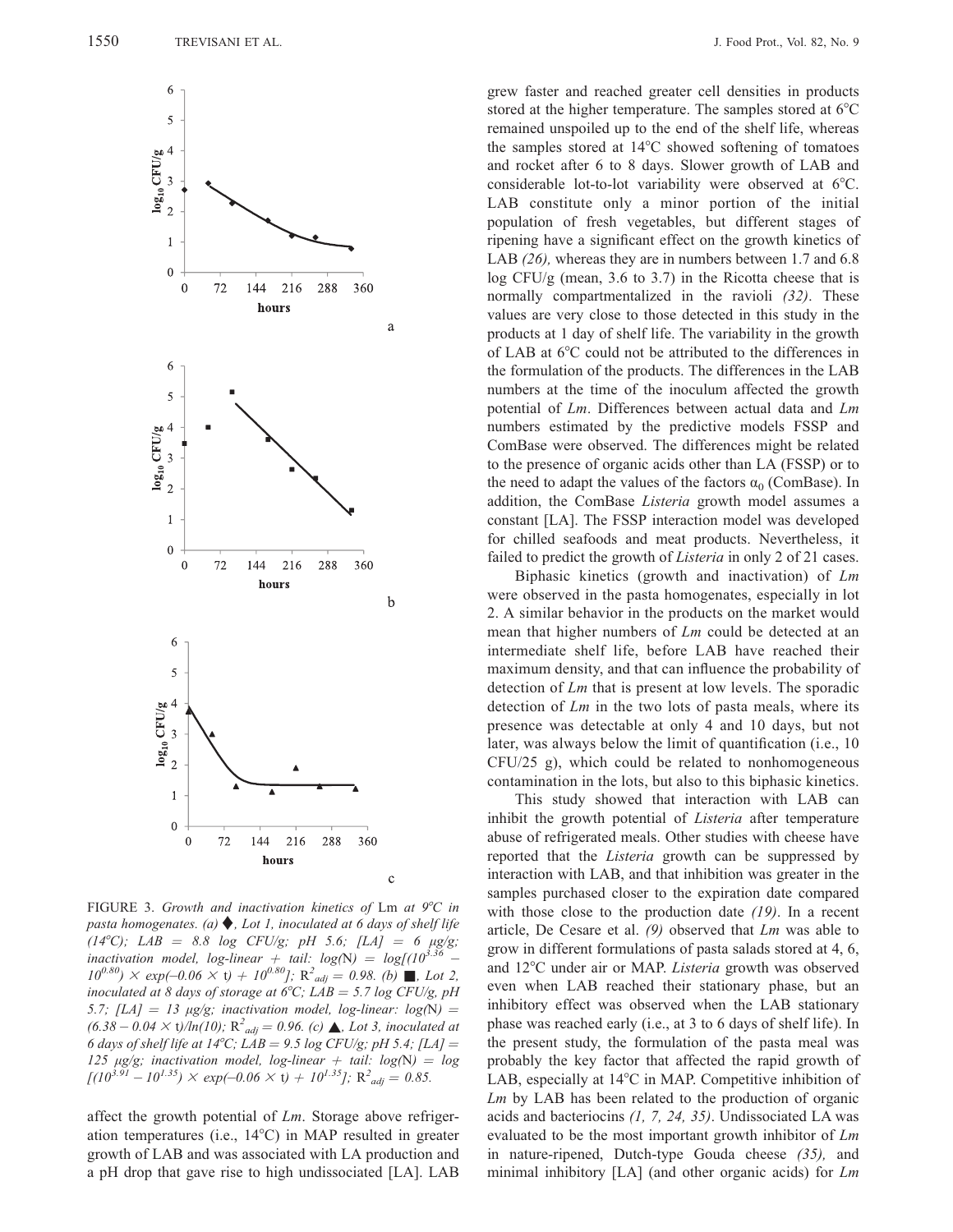under conditions relevant to cheese were assessed (36). The minimal inhibitory, undissociated [LA] was estimated to be 5.0 mM in the pH range of 5.2 to 5.6 at  $14^{\circ}$ C, which is commonly used during cheese ripening. In the present study, the growth potential of Lm was affected at much lower concentration of undissociated LA (Fig. 2). Indeed, with  $[LA] = 158$  ppm ( $\approx 1.8$  mM), the growth probability was estimated to be 10%.

Influence of ingredients on the organic acid profile. A potential weakness of this study is that [LA] was measured in whole-sample extracts; therefore, it could have been derived by the LAB metabolic activity and by the cherry tomatoes that were used in the recipe. A study has analyzed the organic acid profile of tomato juice (22) and reported that the average [LA] was in the range 121 to 219 ppm, and other organic acids, such as malic and acetic, were also present in relevant concentration. At lower pH values, the presence of undissociated lactate and other organic acids exerts inhibitory effect on the growth of  $Lm$  (33), but it cannot be easily demonstrated that the organic acid concentration and Lm are distributed uniformly, although a uniform distribution was certainly obtained in the homogenized samples. The different amounts of cherry tomatoes that were possibly used in the recipe might have influenced the LA concentration detected on day 1 of this study in the different lots. Composition and differences in the number of LAB on day 1 of shelf life might also have influenced the LAB maximum population density, with differences up to 3 log CFU/g at  $6^{\circ}$ C and 1.6 log CFU/g at 14<sup>°</sup>C. Furthermore, the moisture content of the fresh MAP, pasteurized pasta is different for the dough and for the filling (30) approximately 30 and 47%, respectively. Finally, because LAB constitute the predominant element of the microbial flora in tomatoes (29), their acidity and sugar content (i.e., glucose and fructose) (4) may have positively affected the concentration of undissociated LA.

Thus, product formulation, other than MAP and refrigeration temperature influences the number of LAB and their ability to grow.

In conclusion, refrigerated fresh cheese-filled pasta meal in MAP was able to support the growth of Lm, but the interaction with LAB progressively reduced its growth potential. Importantly, LAB maximum density changes with temperature, and variability between the lots was observed.

#### ACKNOWLEDGMENTS

The research leading to these results received funding from the European Union Seventh Framework Programme (FP7/2012-2014) under grant agreement 289262, STARTEC (decision support tools to ensure safe, tasty, and nutritious advanced RTE foods for healthy and vulnerable consumers).

#### **REFERENCES**

- 1. Amézquita, A., and M. M. Brashears. 2002. Competitive inhibition of Listeria monocytogenes in ready-to-eat meat products by lactic acid bacteria. J. Food Prot. 65:316–325.
- 2. Baranyi, J., and T. A. Roberts. 1994. A dynamic approach to predicting bacterial growth in food. Int. J. Food Microbiol. 23:277– 294.
- 3. Beaufort, A., M. Cornu, H. Bergis, A.-L. Lardeux, and B. Lombard. 2014. EURL *Lm* Technical Guidance Document for conducting shelf-life studies on Listeria monocytogenes in ready-to-eat foods. Version 3. Agence Nationale de Sécurité Sanitaire de l'Alimentation, de l'Environnement et du Travail, Paris.
- 4. Beckles, D. M. 2012. Factors affecting the postharvest soluble solids and sugar content of tomato (Solanum lycopersicum L.) fruit. Postharvest Biol. Technol. 63:129–140.
- 5. Carpentier, B., and O. Cerf. 2011. Review—persistence of Listeria monocytogenes in food industry equipment and premises. Int. J. Food Microbiol. 145:1–8.
- 6. Chaves-Lopez, C., L. Vannini, R. Lanciotti, and M. E. Guerzoni. 1998. Microbiological quality of filled pasta in relation to the nature of heat treatment. J. Food Prot. 61:994–999.
- 7. Cornu, M., E. Billoir, H. Bergis, A. Beaufort, and V. Zuliani. 2011. Modeling microbial competition in food: application to the behavior of Listeria monocytogenes and lactic acid flora in pork meat products. Food Microbiol. 28:639–647.
- 8. Dalgaard, P. 2014. Food spoilage and safety predictor (FSSP) software, p. 31. In Annual Report on Zoonoses in Denmark 2013. DTU Food, Søborg, Denmark.
- 9. De Cesare, A., S. Vitali, G. T. Tessema, M. Trevisani, T. M. Fagereng, A. Beaufort, G. Manfreda, and T. Skjerdal. 2018. Modelling the growth kinetics of Listeria monocytogenes in pasta salads at different storage temperatures and packaging conditions. Food Microbiol. 76:154–163.
- 10. Geeraerd, A. H., V. P. Valdramidis, and J. F. Van Impe. 2005. GInaFiT, a freeware tool to assess non-log-linear microbial survivor curves. Int. J. Food Microbiol. 102:95–105. (Erratum, 110:297, 2006.)
- 11. Honjoh, K.-I., Y. Iwaizako, Y. Lin, N. Kijima, and T. Miyamoto. 2016. Possibilities for contamination of tomato fruit by Listeria monocytogenes during cultivation. Food Sci. Technol. Res. 22:349– 357.
- 12. Hwang, C. A., and B. S. Marmer. 2007. Growth of Listeria monocytogenes in egg salad and pasta salad formulated with mayonnaise of various pH and stored at refrigerated and abuse temperatures. Food Microbiol. 24:211–218.
- 13. International Organization for Standardization. 1998. Microbiology of food and animal feeding stuffs: horizontal method for the enumeration of mesophilic lactic acid bacteria—colony-count technique at 30 degrees C. ISO 15214. International Organization for Standardization, Geneva.
- 14. International Organization for Standardization. 1999. Meat and meat products: measurement of pH—reference method. ISO 2917. International Organization for Standardization, Geneva.
- 15. International Organization for Standardization. 2005. Microbiology of the food chain: horizontal method for the detection and enumeration of Listeria monocytogenes and of Listeria spp.—part 1, detection method. ISO 11290-1. International Organization for Standardization, Geneva.
- 16. International Organization for Standardization. 2017. Microbiology of the food chain: horizontal method for the detection and enumeration of Listeria monocytogenes and of Listeria spp.—part 2, enumeration method. ISO 11290-2. International Organization for Standardization, Geneva.
- 17. James, S. J., J. Evans, and C. James. 2008. A review of the performance of domestic refrigerators. J. Food Eng. 87:2–10.
- 18. Jofré, A., M. Garriga, T. Aymerich, F. Pérez-Rodríguez, A. Valero, E. Carrasco, and S. Bover-Cid. 2016. Closing gaps for performing a risk assessment on Listeria monocytogenes in ready-to-eat (RTE) foods: activity 1, an extensive literature search and study selection with data extraction on L. monocytogenes in a wide range of RTE food. EFSA Supporting Publication 2016:EN-1141. European Food Safety Authority, Parma, Italy.
- 19. Kapetanakou, A. E., M. A. Gkerekou, E. S. Vitzilaiou, and P. N. Skandamis. 2017. Assessing the capacity of growth, survival, and acid adaptive response of Listeria monocytogenes during storage of various cheeses and subsequent simulated gastric digestion. Int. J. Food Microbiol. 246:50–63.